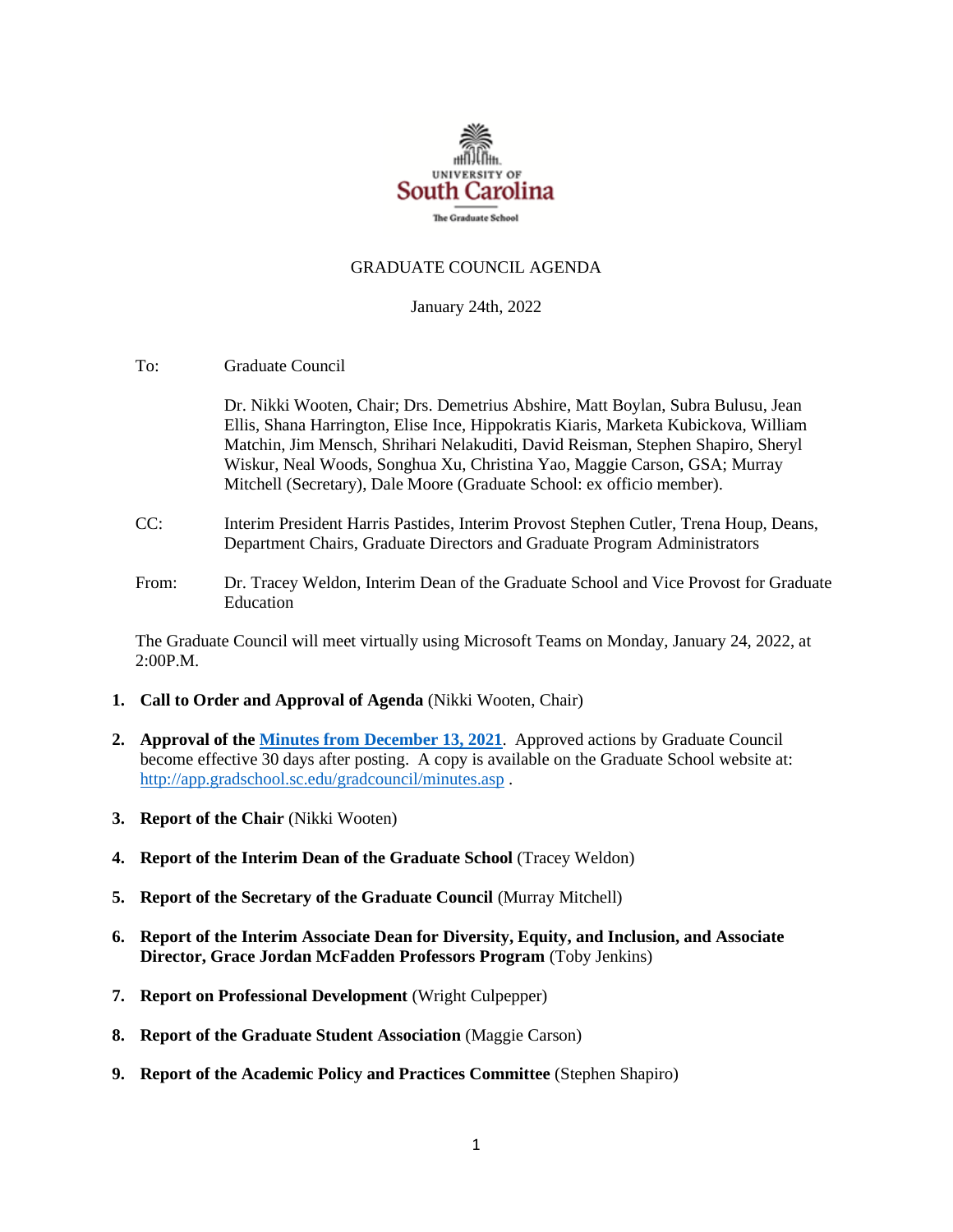## **10. Report of the 500/600 Level Courses** (Murray Mitchell)

This report is presented to Council for informational purposes only; no action is necessary.

## **500/600 Courses for January 2022 Grad Council**

(CCP = Course Change Proposal; NCP=New Course Proposal)

**EDTE 600** (3) Systematic Effective Teaching (CCP: SU 2022) **EMCH 507** (3) Computer-Aided Design (CCP Fall 2023) **EMCH 508** (3) Finite Element Analysis in Mechanical Engineering (CCP: Fall 2023) **EMCH 516** (3) Control Theory in Mechanical Engineering (CCP: Fall 2023) **EMCH 571** (3) Mechanical Behavior of Materials (CCP: Fall 2023) **EMCH 575** (3) Adaptive Materials and Smart Structures (CCP: Fall 2023) **EMCH 584** (3) Advanced Mechanics of Materials (CCP: Fall 2023) **EMCH 586** (3) Experimental Stress Analysis (CCP: Fall 2023) **EMCH 594** (3) Solar Heating (CCP: Fall 2023) **EPID 542** (3) Global Health Epidemiology (NCP: SU 2022) **ITEC 552** (3) Linux Programming and Administration (CCP: Fall 2023) **JOUR 536** (3) Crisis Communications (CCP: Fall 2023) **JOUR 553** (3) Motion Graphics for Visual Communications (NCP: Fall 2022) **MUSC 523** (3) Techniques and Materials of Tonal Music (CCP: SU 2022) **PUBH 678** (1) Transforming Health Care for the Future (CCP: Fall 2023)

## **11. Associate Graduate Faculty Nominations** (Murray Mitchell)

| Name:    | <b>Sheryl Mitchell (DNP)</b>                             |
|----------|----------------------------------------------------------|
| Program: | College of Nursing                                       |
| Term:    | Fall 2021 - Fall 2026                                    |
| Name:    | <b>Jennifer Morrison</b> (PhD)                           |
| Program: | College of Education (Instruction and Teacher Education) |
| Term:    | Spring $2022 -$ Spring 2027                              |

#### **12. Fellowships and Scholarships Committee** (Jean Ellis)

#### **13. Report of Science, Math, and Related Professional Programs Committee** (Hippokratis Kiaris)

None at this time.

# **14. Report of the Humanities, Social Sciences, Education, and Related Professional Programs Committee** (Jim Mensch)

None at this time.

## **15. Report of the Grievances, Appeals and Petitions Committee** (Shana Harrington)

# **16. Other Committee Reports**

#### **17. Old Business**